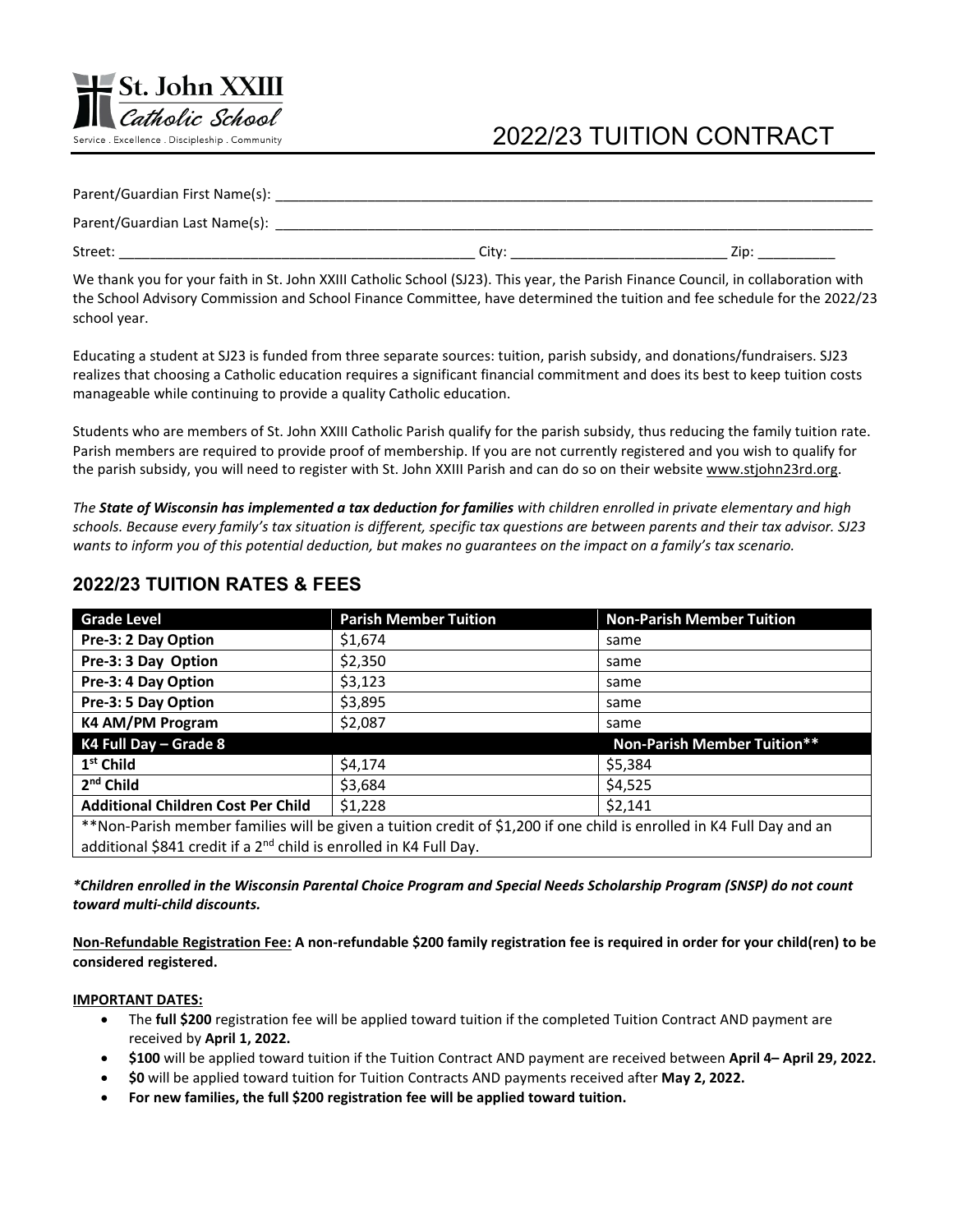#### **Device Fees**

In our continued effort to update our technology and provide the best educational opportunities possible, the following device fees will apply:

• Grades K5 - 8: \$35/Student

#### **8th Grade Graduation/Retreat Fee**

• **\$125/ Student** *(covers the costs associated with the retreat, graduation ceremony, awards, etc.)*

## **2022/23 TUITION PAYMENT OPTIONS**

#### **Enrollment Policy**

Families unable to pay tuition in full are encouraged to apply for financial aid through our school's Tuition Assistance Program. **St. John XXIII Catholic School does not discriminate on the basis of race, nationality, ethnic origin, creed, or the ability to meet tuition requirements.**

#### **Tuition Payment Options**

*ALL tuition invoicing and payments will be processed through FACTS Tuition Management Company.*

There are four basic tuition payment options (*please see below*). All tuition payments are received and processed through FACTS, a tuition management service. FACTS is the contracted provider SJ23 uses for administering its tuition program. \*ALL FAMILIES MUST HAVE A FACTS ACCOUNT, AS THIS IS HOW YOU WILL ACCESS YOUR YEAR-END TUITION STATEMENT FOR TAX PURPOSES.

- 1. **Full Payment** (One Payment) The entire tuition is paid on or before August 26, 2022. Families with students in K5-8 who pay their entire tuition and fees prior to August 26, 2022 will receive a \$50 discount. \$20 one time FACTS fee. *(If you choose this option and do not make payment by August 27 you will be put on the 10 month plan and charged the corresponding fees)*
- 2. **Two Payment Plan –** Tuition is due August & January 5th or 20th of the month. \$20 one-time FACTS fee.
- 3. **11 Month Payment Plan** Tuition payments begin July 2022 and end May 2023- 5th or 20th of the month. \$50 one-time FACTS fee.
- 4. **10 Month Payment Plan** Tuition payments begin August 2022 and end May 2023 5th or 20th of the month. \$50 one-time FACTS fees.
	- *All payments are automatic withdrawal from checking, savings or credit card with the exception of the payment in full option.*
	- *Regardless of the payment plan you choose, ALL tuition must be paid in full by May 2023 for the 2022/23 school year.*
	- *\$30 charge for payments returned by the bank to cover bank charges. Families will also incur a late fee of \$25 for all late payments.*
	- *Credit card payments incur a 2.75% fee charged by FACTS.*
	- *Families who are returning FACTS users will be reenrolled automatically for the 2022-23 school year but will need to log into their FACTS accounts to select payment option. If you currently use FACTS but have never logged into your account or have lost your log in information you will need to call the payer line at 866-441-4637 and they will assist you with logging in.*
	- **New FACTS families will need to create a user name and password and then set up a payment plan via the School Specific Link: <https://online.factsmgt.com/signin/3ZMVM>**
		- o **Assistance for both new and returning families can call the Payer line at (866) 441-4637**
		- o **Once the payment plan is setup for new families the school will add the balance at a later date.**

**Late Payments:** All families are responsible for satisfying their tuition obligation to St. John XXIII School on a timely basis. All payments are due on the date as indicated on the FACTS enrollment form. If payments are not received by the date due, a late fee of \$25 will be assessed by FACTS.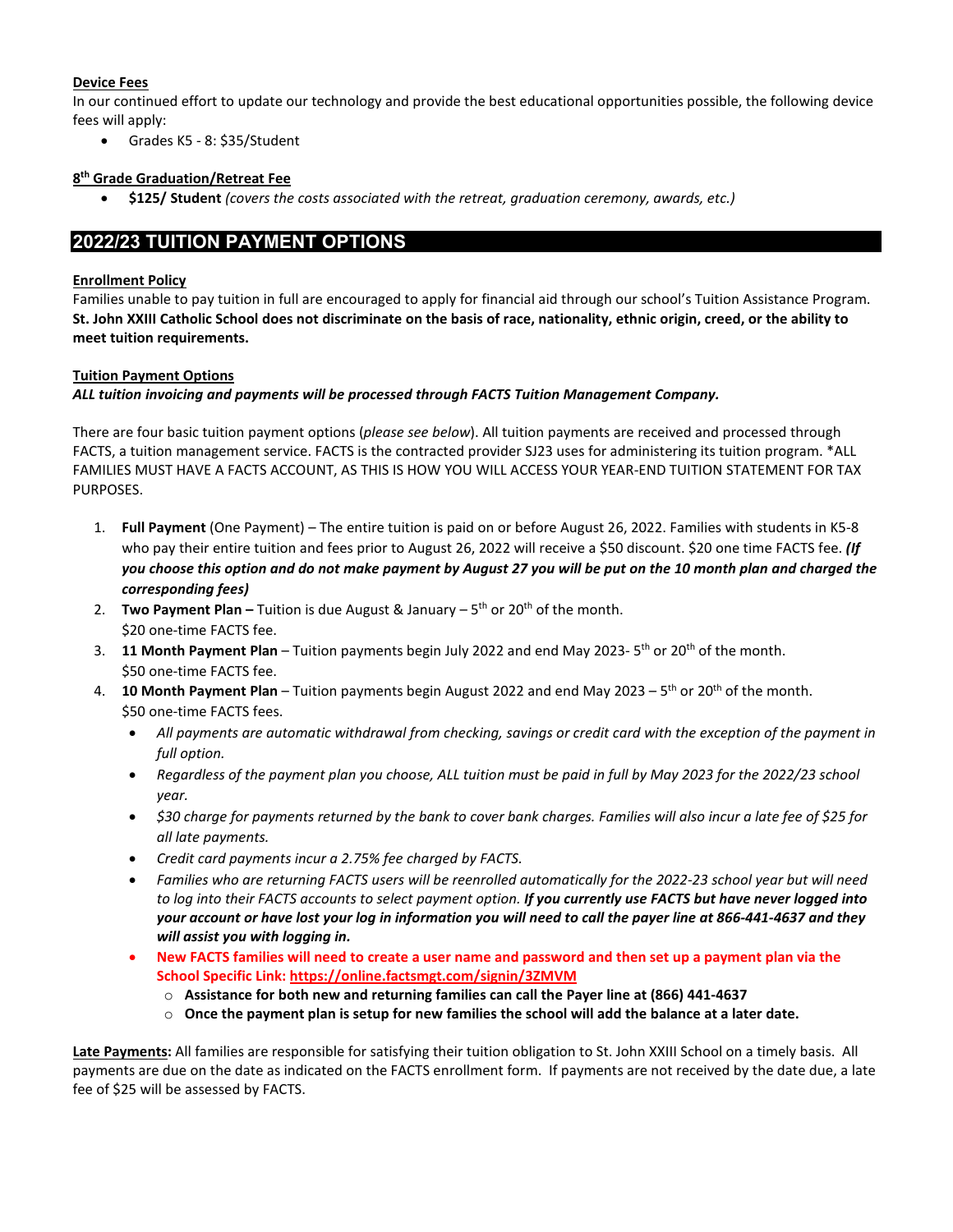#### **A. Parish Membership Information**

- $\Box$  No, we are not members of St. John XXIII Parish and agree to pay non-parish member tuition.
- $\Box$  Yes, we are members of St. John XXIII Parish. Our current parish membership information is below.

#### *Family Name* **\_\_\_\_\_\_\_\_\_\_\_\_\_\_\_\_\_\_\_\_\_\_\_\_\_\_\_\_\_\_\_\_\_\_\_\_\_\_\_\_\_\_\_\_\_\_\_\_\_\_\_\_\_\_\_\_\_\_\_\_\_\_\_\_\_\_\_\_\_\_\_**

#### **B. Student Enrollment Information**

I/We are requesting that my/our child(ren) be enrolled at St. John XXIII School. Please indicate each student name, grade, and tuition fee for the 2022/23 school year.

|                                     |                                                                         | TUITION TOTAL- \$ __________________ |                         |
|-------------------------------------|-------------------------------------------------------------------------|--------------------------------------|-------------------------|
|                                     |                                                                         | <b>Total K5-8 Tuition</b>            | $\frac{1}{2}$           |
|                                     |                                                                         | $\Box$ Male $\Box$ Female            | Cost: ________________  |
|                                     |                                                                         | $\Box$ Male $\Box$ Female            | Cost:                   |
|                                     |                                                                         | $\Box$ Male $\Box$ Female            | Cost: ________________  |
|                                     |                                                                         | $\Box$ Male $\Box$ Female            | Cost:                   |
| K5-8 <sup>th</sup> Grade Student(s) |                                                                         | $\Box$ Male $\Box$ Female            | Cost:                   |
|                                     |                                                                         | <b>Total K4 Tuition</b>              | $\zeta$ $\qquad \qquad$ |
|                                     | K4 Child Name ___________________________________ AM/PM/Full Day ______ | $\Box$ Male $\Box$ Female            |                         |
|                                     |                                                                         | $\Box$ Male $\Box$ Female            | Cost:                   |
| K4 Student(s)                       |                                                                         |                                      |                         |
|                                     |                                                                         | $\Box$ Male $\Box$ Female            | Cost:                   |
|                                     |                                                                         | $\Box$ Male $\Box$ Female            | Cost:                   |
| Pre-3 Student(s)                    |                                                                         |                                      |                         |

### **2022/23 FACTS TUITION PAYMENT OPTIONS C. FACTS Tuition Payment Options**

#### **Payment Option/Schedule:**

- **Full Payment (One Payment) – The entire tuition is paid on or before August 26, 2022. If payment in full is received by August 26, 2022 family will receive a \$50 discount (K5-8 only).** \$20 one time FACTS fee. *(If you choose this option and do not make payment by August 26, 2022 you will be put on the 10 month plan and charged the corresponding fees).*
- **Two Payment Plan -** due August & January 5th or 20th of the month. \$20 one-time FACTS fee
- **11 Month Payment Plan -** beginning July 2022 & ending May 2023  $5<sup>th</sup>$  or 20<sup>th</sup> of the month. \$50 one-time FACTS fee
- **10 Month Payment Plan -** beginning August 2022 & ending May 2023 5th or 20th of the month. \$50 one-time FACTS fee
- **I have enrolled with FACTS for the payment plan indicated above.**